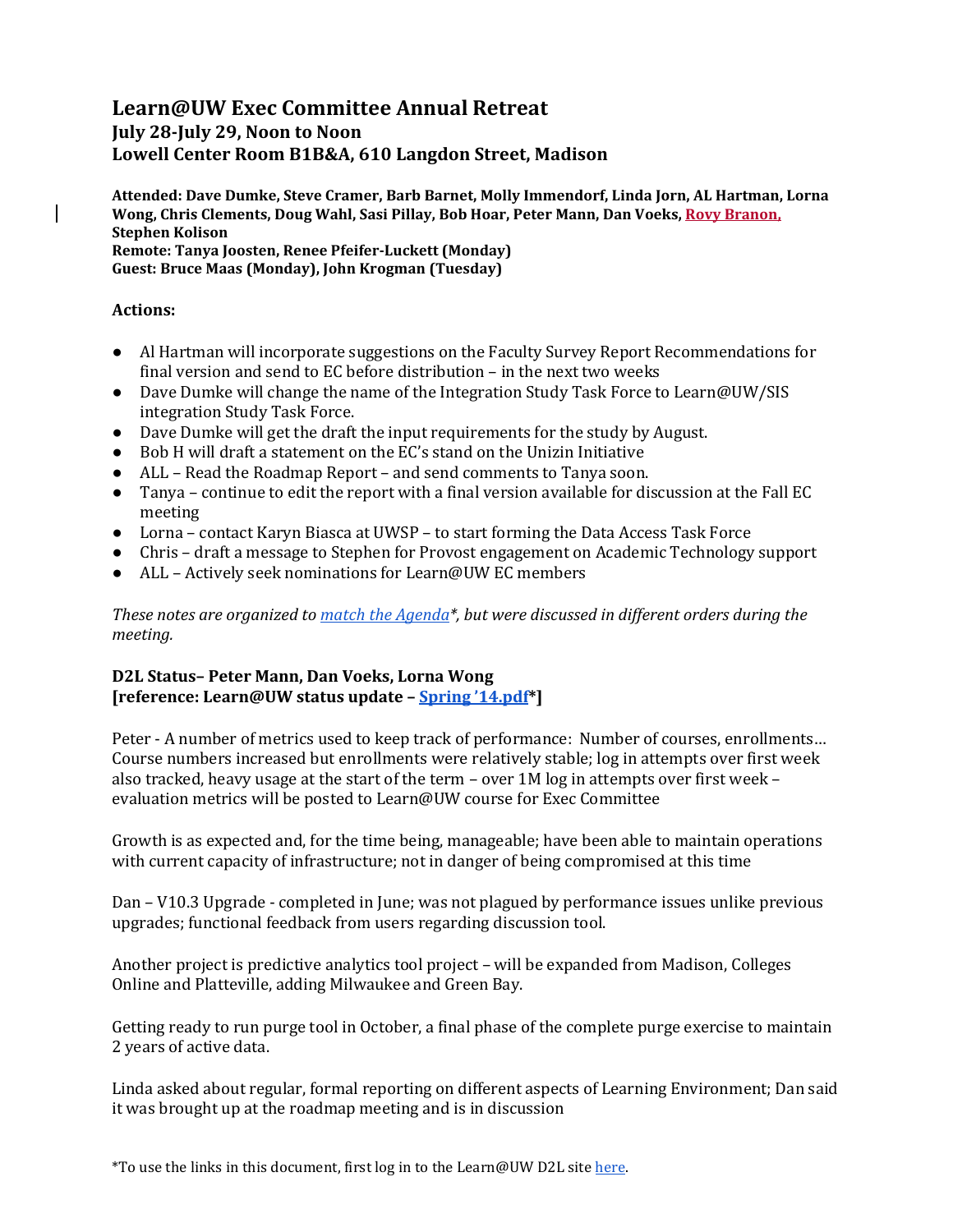# **Projects Reports**

# **Faculty Survey Report – Al Hartman [reference: Report on 2014 Faculty Survey – [DRAFT v16.docx\]](https://uwsystem.courses.wisconsin.edu/d2l/le/content/1017696/viewContent/15139161/View)**

The 2014 iteration had slightly fewer respondents than in 2010; this is the 4<sup>th</sup> round of fac/staff surveys; 90% are using the LMS – satisfaction varied with different aspects of the system; overall satisfaction was a bit less than last time (but it was done 4 weeks after an upgrade with significant changes); This may have caused slightly less satisfaction due to abrupt change and learning curve involved at the beginning of a semester.

#### **Recommendations discussion:**

It should be noted that the recommendations came from the Task Force, based on the observations of the survey results and interpretation from the input in the comments area. They go beyond information just extracted from the survey responses.

- Encourage greater collaboration among units related to teaching and learning; OPID, LTDC – have those focused on enhanced teaching work somewhat together to better develop professional development for faculty and staff; requires greater resources
- Develop a roadmap for academic technology expand and enhance increasingly complex elearning ecosystem that is formally accepted and supported at the provosts' level
- Efforts are needed to enhance awareness among faculty/staff of centrally-funded technologies (e-portfolio, BB collaborate, Kaltura, LMS; faculty appeared not to know about gradebooks and quizzes in D2L, etc)
- Learning Analytics and richer reporting are critical to retention; efforts are needed to enhance awareness and interest in analytics
- UWS Leadership should share the full report with D2L; include specific concerns about D2L functionality (e.g., dropbox and calendar); include a statement that some of the concerns come from survey and some from other situations
- Add a key finding about those with less than 80% satisfaction
- Start a more thorough review of the LMS market and RFP in 14-15 with diverse participation from all constituents
- Encourage each campus to review the data provided by their respondents, and seek means to address expressed concerns
- Increase in resources for advocating and supporting technology in teaching and learning
- Conduct a similar survey every 2-3 years;

Al will do revisions and send it out for an electronic vote endorsing/accepting sometime in the next two weeks.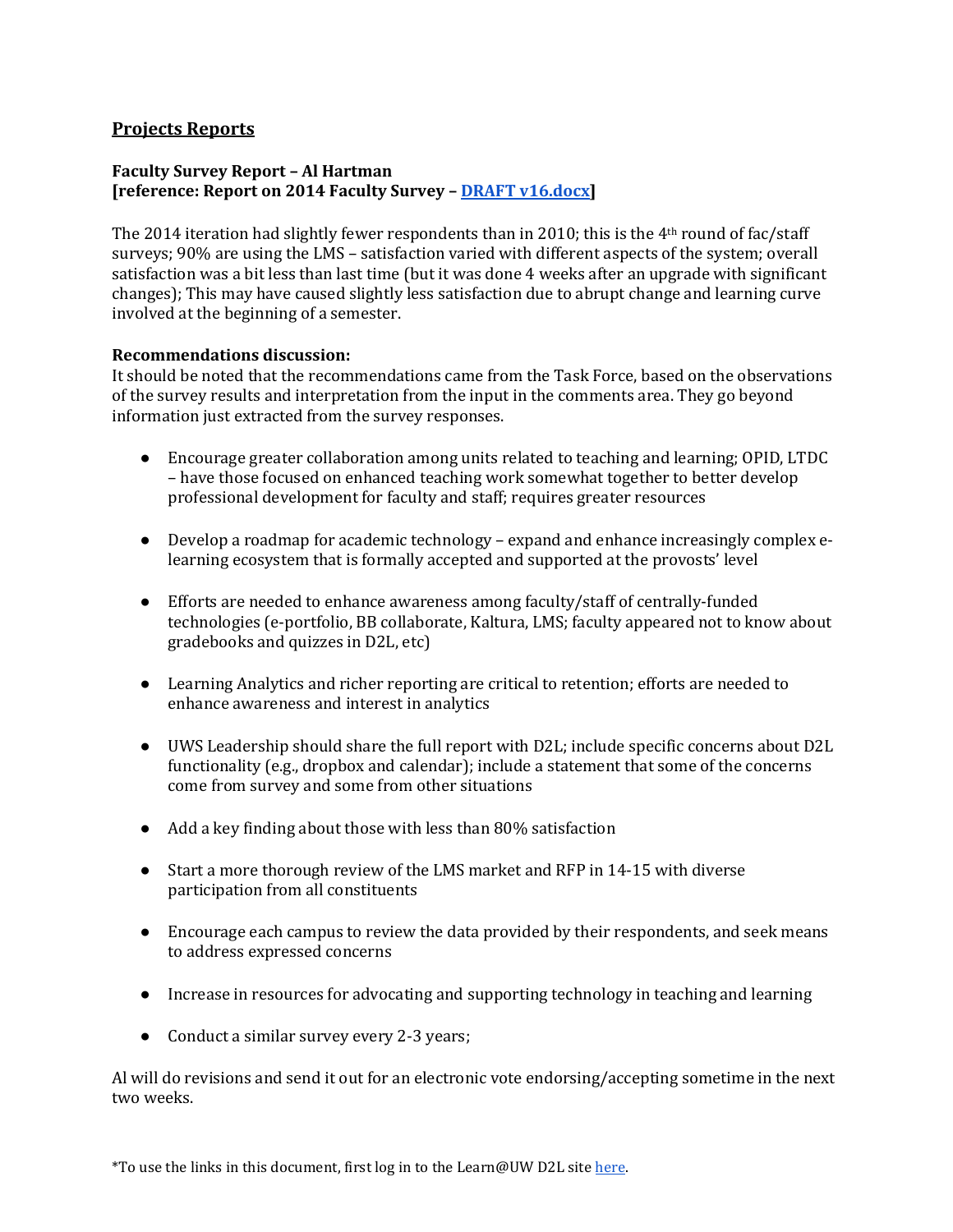# **Integration Study Task Force - Dave Dumke**

Dave reviewed the current scope of the Task Force: Develop functional and technical requirements for integration needs; make recommendations as to whether or not the UWS should make current integration standards a requirement for our LMS and SIS.

The Task Force wants to understand and document our Learn@UW/SIS integration requirements so we can make informed recommendations on the use of integration standards. Broadening the scope to include other academic systems can be a second phase of the project, a different project, or considered by the LMS RFP group. Because of the change in scope from the original charge, the Exec Committee recommended the title of Task Force be changed to "Learn@UW/SIS Integration Requirements Task Force".

The final requirements will be reviewed by Peoplesoft experts, LTDC reps, site admins from campuses. Linda suggested they might also want to get registrar's offices involved to increase awareness and engagement; Dave said they will have draft together by August and will send it out to those mentioned above shortly thereafter.

The goals of the project are to investigate whether integration standards can meet the needs of campuses and, at the same time, reduce the cost of maintenance, and provide more agility for the process.

# **Continuous Delivery Planning Task Force** – Dan Voeks

Dan - D2L has had major version upgrades that have required disruption in services to implement. D2L is now implementing a new process to deliver upgrades called **continuous delivery**, which involves a series of monthly functional updates that can be applied without disruption to service. There will be built-in capability to defer accepting all upgrades or to opt out of functionalities within the continuous upgrades. This strategy will take much robust testing to implement, especially for self-hosted clients.

D2L offers an alternative called **Long term support**, which offers a version that an institution would hold for a year, before another version is applied. There will not be any upgrade to the snapshot during the year unless it is a major reason that needs a fix.

The Task Force will still be gathering information the coming months. The impression gathered from conversation with D2L development leadership at Fusion. Indicates that D2L is currently still in development mode for proper management of continuous delivery for self-hosted institutions of our size force during the next year. D2L's recommendation currently is that UWS should plan select the Long Term Support path for our next upgrade to Learning Suite One (LSONE).

At this time, Lean@UW's normal path will be to upgrade to v10.4 (LSONE) in summer 2015. Will likely establish testing plan for Continuous Delivery the next 9-18 months, and make some decision based on the testing results and experience from other institutions.

# **Discussion on Unizin Initiative –Bruce Maas [Reference[: Bruce's email](https://docs.google.com/document/d/173hlV9WfypLxouwMMvWNwQCbBTaDC8y_HYuS9bEaTPY/edit?usp=sharing) after the session and [the ppt\]](https://docs.google.com/presentation/d/1YDoiS-Lo0bFRBpLluYTgTPlt1hkXz87yHIUwm23iQHY/edit?usp=sharing)**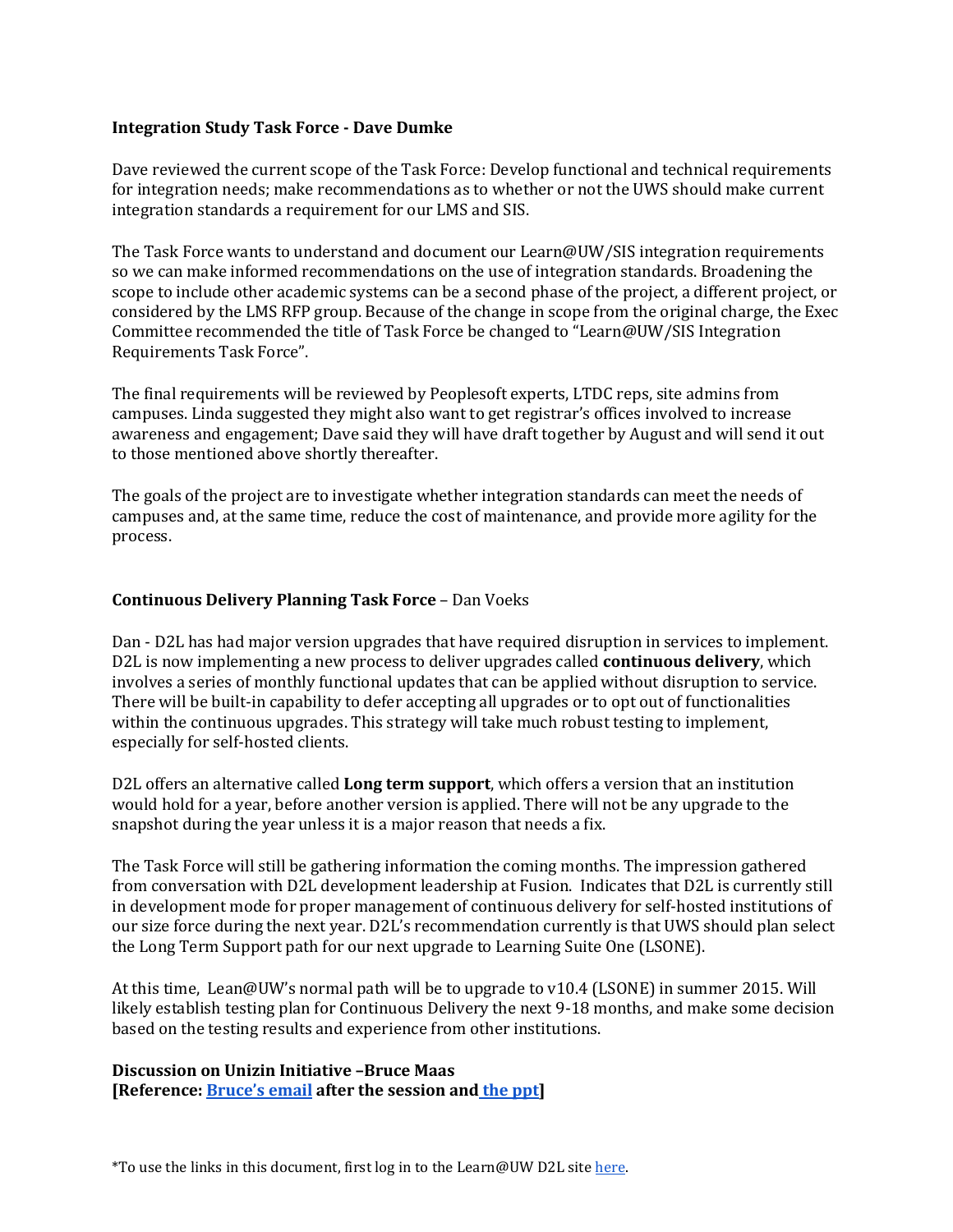# **Bruce:**

The Unizin idea started in CIC among provosts - focused on mission and strategies that allow universities to control their destinies. We are fighting the rising cost, and the vendors control what we can have. It's about strategy, not technology.

The Unizin idea is not about the LMS, but needed an LMS to build it on. Canvas was selected for its open architecture; its capacity to share, move content. Canvas allows loose coupling. Open up the hood so that analytics can be done transparently.

D2L sells stacks of services but they are NOT loosely coupled and they involve secret sauce. We have no bargaining or negotiation power with them. Unizin is designed to be loosely coupled. Unizin creates the eco-system. Other LMS and 3rd party companies can join the fold as they comply with the standards. Unizin is not anti-private sector, just does not want to be locked in. Interoperable products is bounded to cost less.

#### **Current Status:**

There are 4 institutions already committed. Oregon State may come through soon. Most others will announce in the next 6 months.

Unizin has announced an executive director – Amin Qazi. They are in the process of hiring the team or 3-5 Analytics staff and 3-5 content relay staff. A roadmap and business plan will be available in the next 6 months.

Bruce also indicated that the deans at UW-Madison has unanimously endorsed the idea,

## **Questions from the EC:**

Should UWS participate? If so, How? Other than some financial support, how does UWS get a voice in the decision or direction? How is this idea being socialized to the stakeholders that will be most closely involved on the ground and have the best understanding of their teaching needs – faculty and instructional support staff? How do we know that Canvas fits their needs? What would be the migration plan? Can UWS be part of the pilot with \$0 Canvas license? Why was it so closely guarded in the beginning in terms of information and membership?

#### **Comments from the EC:**

- $\geq$  Bob running parallel system for a while which will increase costs over the transition
- $\triangleright$  Dan attended Instructure Conference it's a large conference with many new client base, many working groups of clients are being developed around specific areas and issues
- $\triangleright$  Are we looking for a commitment to support Madison as part of a pilot? Is there a way to ensure legitimate involvement in decision processes
- $\triangleright$  Al we can indicate general support for the project
- ➢ Unizin is a leap into a new paradigm; constantly shifting ecosystem, what kind of support systems do we need for learners
- $\triangleright$  Rovy would be fully supportive of engaging in the Unizin project, as we need to be part of this conversation, there are important core philosophical issues – an industry that tries to divide and conquer (D2L, Oracle)

# **What is Bruce looking for from the EC?**

A statement of endorsement of the initiative and possible commitment to participate.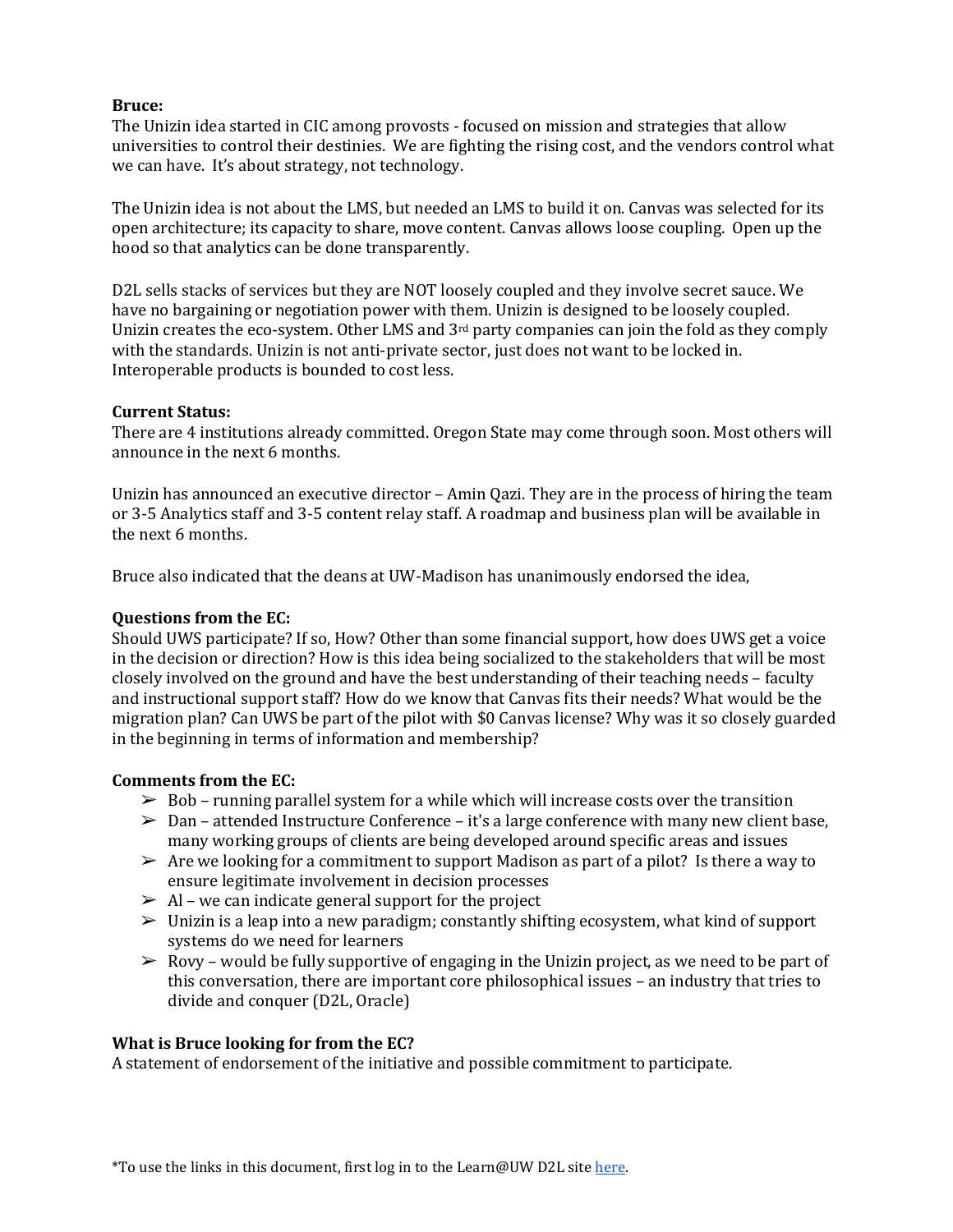Bob H. will draft a statement from the committee for their approval: *Support the vision that Unizin presents and support Madison's involvement as a pilot; want to be part of the conversation and would be willing to put some innovation funding into the project.*

#### **Academic Technology Roadmap Discussion – Tanya Joosten [remote] [Recorded report on YouTube -** [https://www.youtube.com/watch?v=QW3\\_L5\\_nYCI&feature=youtu.be\]](https://www.youtube.com/watch?v=QW3_L5_nYCI&feature=youtu.be)

Tanya reported on the status of the Roadmap project, the status of the draft report sent, and the work needed to finish the report. She joined us via phone conference for discussion on the draft and reactions from the EC.

- Rovy Comments at roadmap event were candid and Phil Hill provided great contextualization, great start
- Al How do we develop a UW System Community?
- Tanya can be difficult when we are used to living in isolation on our own campuses
- Possibilities system sponsored programs? e.g. OPID structured activities and budgets to support faculty development & research in teaching and learning
- Sasi plans to initiate an innovation fund program soon; will call for projects, funding up to 120 days to complete
- Lorna we need some permanent commitment on resources to sustain any programs for a longer period to bear the outcomes or goals intended.
- EC Please send comments to Tanya and she will edit the report and resend it to all for final discussion at the fall meeting of the Exec Committee. We want to make sure no important areas are missing
- Dave Report will be a living document, providing a framework which drives action items

# **Data access and Purge in D2L – Al Hartman [Reference: D2L Data Capture an[d Purge.docx\]](https://uwsystem.courses.wisconsin.edu/d2l/le/content/1017696/viewContent/15139169/View)**

This proposal was triggered by the discussion at the last retreat regarding reviewing the purge policy into the future, as well as the requests and expressed needs of the campuses to access D2L data for accreditation and assessment purposes not currently in D2L reporting. Keeping the data and deferring purge does not help if data continues to be not accessible for various reporting and analysis.

This project explores the possibility of extracting data in the LE or the data warehouse on a regular basis. Campuses will store and use them as they see fit. This will potentially solve some immediate needs of the campuses, without having to modify the data purge policy in the near future.

This project will form a small team to identify the common data elements, design the extraction process with the expertise from Learn@UW Utility or D2L, and establish some schedule to provide data to the campuses.

The EC moved to approve this project with some innovation fund support. Dan Voeks volunteered to be on this Task Force. Lorna will try to assemble this task force. Will most likely seek experts outside of the EC to chair and head the project. Karyn Biasca at UWSP may be a good candidate.

▪ Replacement for Chris – Dean?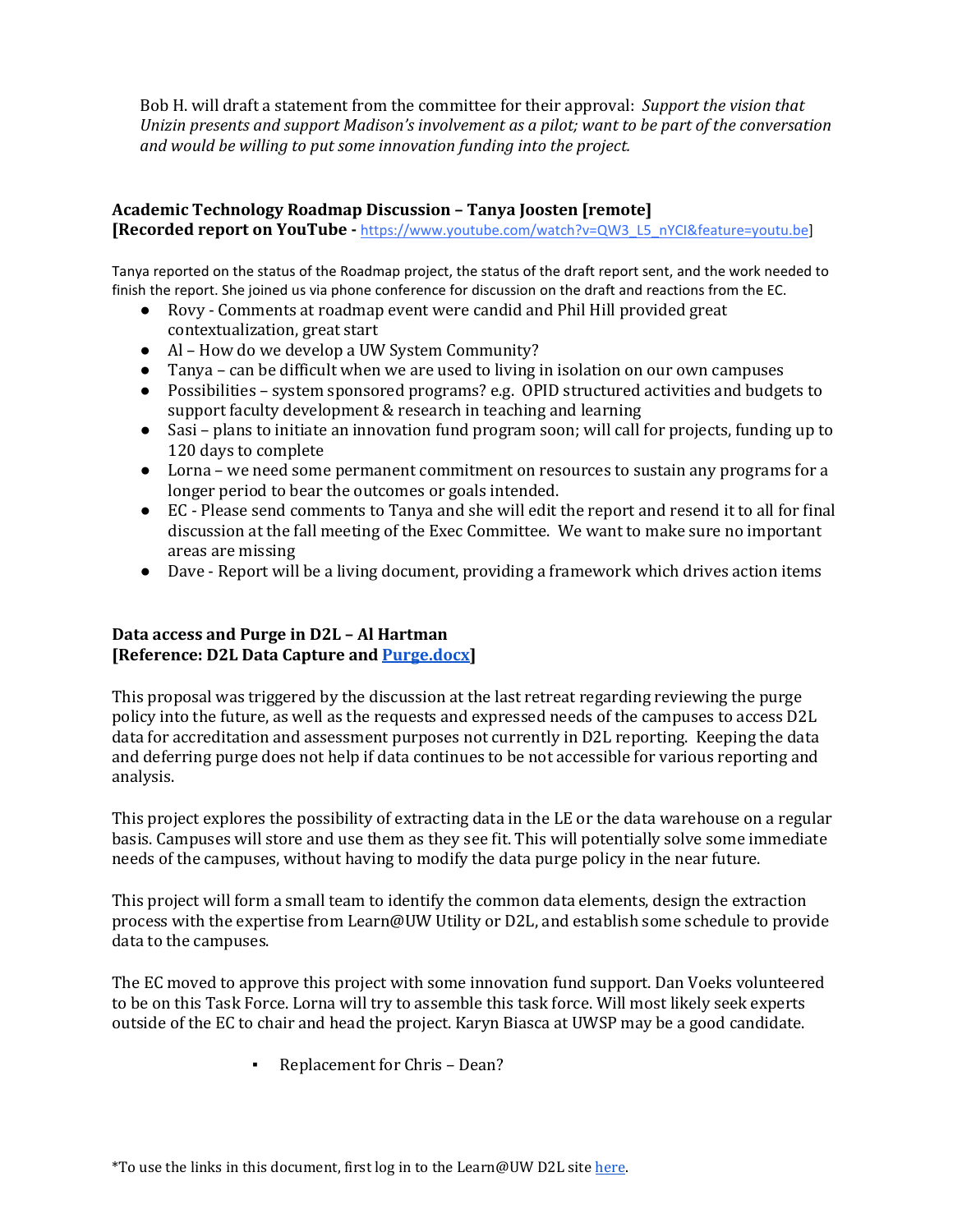# **Projects for Upcoming Year - Bob Hoar, all**

- LMS RFP Learn@UW EC approved.
	- Timeline some time practical in the Fall semester.
	- Need to include expertise and campus representation Features, tools, technical, infrastructure, user experience, integration (SIS) &  $3<sup>rd</sup>$  party, data access, vendor relations,
	- Bob will work with Lorna's replacement to lead the charge
	- Need an estimate on the funding needs for this FY. We have allocation for it through the Innovation Funds
- Web Conferencing RFP Learn@UW EC deferred. Should renew for FY16
	- BB collaborate contract can be renewed an additional year
	- Its requirements can dovetail into the LMS requirements and investigate along with the LMS RFP
- Academic Technology Roadmap Learn@UW EC approved
	- Continue to finalize the document with actionable recommendations for funding request as needed for FY16
	- A plausible action item would be to bring people together across system every ye
	- Roadmap group will finish up and bring proposal back to this group
- Learn@UW /SIS [Integration Requirements Task Force](https://uwsystem.courses.wisconsin.edu/d2l/le/content/1017696/viewContent/15139165/View) Learn@UW E[C approved](https://uwsystem.courses.wisconsin.edu/d2l/le/content/1017696/viewContent/15139164/View)
	- To be continued from the current year
	- Target date of completion Dec 2014
- D2L Continuous Delivery Task Force Learn@UW EC approved
	- To be continued from the current year
	- Target date of completion Dec 2014
- LMS Data Access Project Learn@UW EC approved
	- Identify a task force to come up with a project plan and goals
	- Identify a chair (can be outside the L@UW EC) with the expertise on data needs and be able for bringing campuses together to determine fundamental data needs from LMS (e.g., around AoL, assessment);
	- Determine the technical feasibility to extract data elements needed from the LE or data warehouse
	- Develop a process to provide the data to campuses on a regular basis
	- Possible members of the group Dan Voeks, Karen Biasca (UW-SP), Lorna's Replacement, and others
	- Al recommends allocating \$10,000. The task force can determine once the project plan is in place.
	- Lorna will try to assemble the group before September departure

# **Strategy for support & funding for instructional systems for non-instructional use – Peter & Lorna**

[Kaltura as a use case]

Peter reported the status of implementation for the spring semester. All campuses have successfully implemented the integration with D2L. Moodle integration is in progress. Campuses have their own rollout plan. We are seeing a slow but steady uptick in use of Kaltura. Our current contract allows for 240 terabytes of bandwidth and storage. Projection looks ok for the coming year. 3 campuses have successfully implemented Kaltura Media Space (YouTube like interface) with their campus credentials/Wisconsin Federation to access (Madison, Oshkosh, Eau Claire)

Kaltura was acquired with instructional needs as the focus during the RFP, contract negotiation and implementation. However, the contract allows for all UWS faculty, staff and students to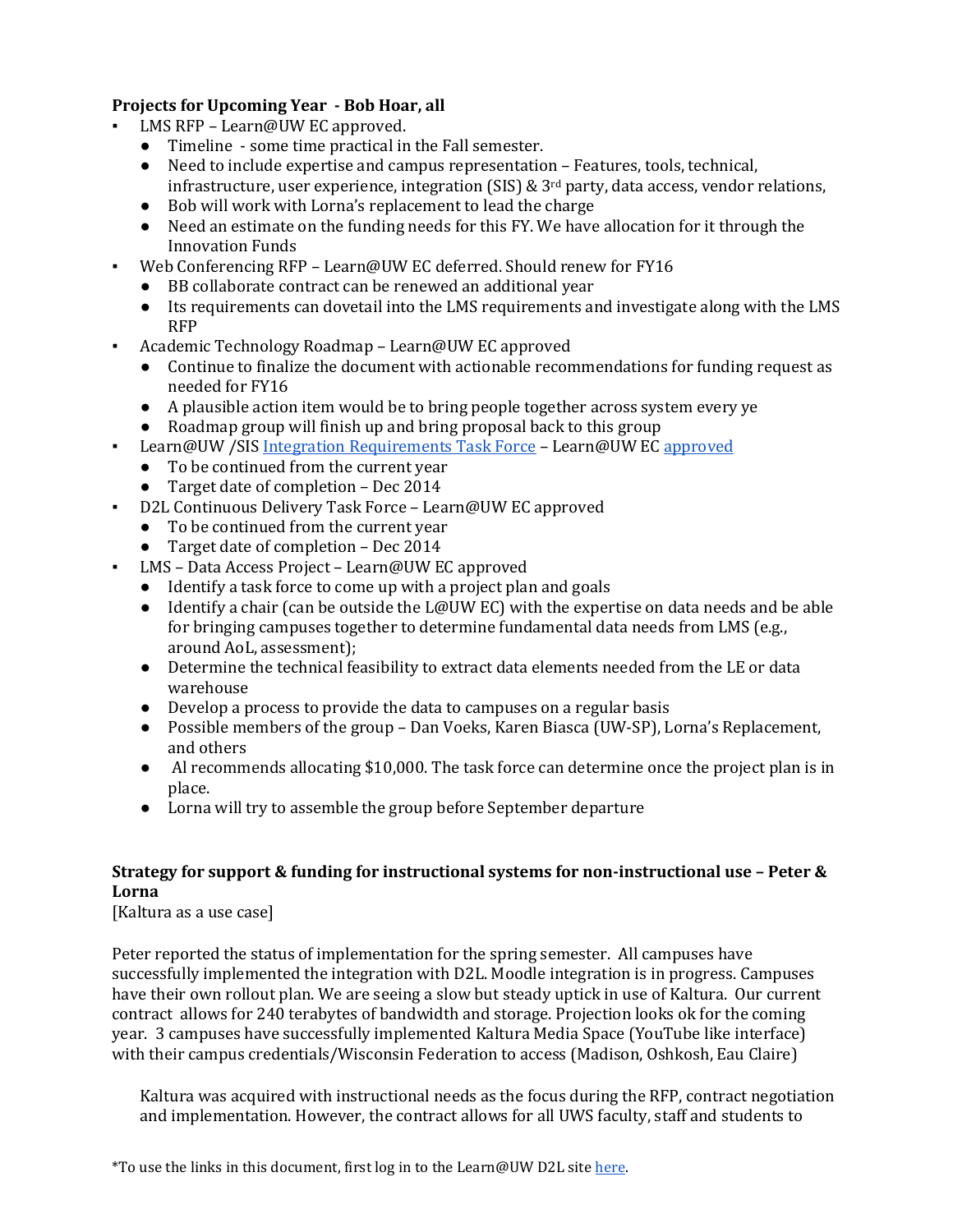access the system. It will be reasonable to allow for non-instructional use but we have to be aware of the funding source and the campus support involved.

After discussion, The decision is to give an allocation of storage and bandwidth to each campus. It will be the campus decision to utilize the bandwidth and provide the support needed to the interested party, including non-instructional units. The campus will be responsible for any overage during the year. We will review the usage after a year to determine if additional funding will be needed from CSRG or other funding models.

Peter and Lorna will meet with the Kaltura administrators in the near future, and revise the terms of use accordingly.

# **Budget related matters – Chris Clements, AL Hartman**

We have advocated for a stronger focus on academic systems. CSRG is paying more attention to academic systems needs. CSRG has brought in a consultant (Don Norris) in the Spring to help them with their budgeting process and long term directions. The Learn@UW EC needs to get the Provosts attention to advocate for academic technology.

Chris will send an e-mail to Stephen (send draft to Bob and Lorna), ask for provost conversation, ask for provost rep on CSRG - ask provosts if they have thought about how to shift the budget process more toward academic systems; place provosts in a position to be proactive and not just reactive; ask to be on the agenda this fall to talk about roadmap, initiatives, budget process

The FY16 Budget Subcommittee is set up – Dave, Peter, Dan, Lorna's replacement, Bob H.

#### **Discussion on DoIT COOP plan – John Krogman**

John gave a report on the Power Outage incident that happened on June 18-19 at the DoIT Data Center that resulted in a complete power outage and ALL services not available for close to 24 hours. This was due to a power surge caused by the severe thunderstorm in the area that morning. The UPS system did absorb all the shock. No damage to any hardware. No data was lost. However, the UPS failed to direct the power source to failover to commercial power. It took many staff and the Power Company 5-6 hours to get the power to the commercial source, and many hours to bring back over 1000 servers into service. The COOP plan actually worked. During the incident, the communication was dependent on social media. PIR (post incident report) will be ready in a few weeks, and will be made available to the EC. DoIT appreciates the patience and understanding from all stakeholders throughout the ordeal.

#### **Status of Membership**

The recruitment for Lorna's position is in process. Interviews the week of Aug 4-6. It's unlikely the position will be filled before Lorna's departure early September. The EC will be in need of a new member in the faculty role, and a new member in the Dean's role. Renee Pfeifer-Luckett has been invited to serve an extra year during this transition. EC members are asked to nominate candidates who will be fitting to serve on this EC.

# **Meeting was adjourned at 11:55am.**

#### **Meeting Dates for 2014-2015**

\*To use the links in this document, first log in to the Learn@UW D2L sit[e here.](https://uwsystem.courses.wisconsin.edu/Shibboleth.sso/WAYF?target=https://uwsystem.courses.wisconsin.edu/d2l/shibbolethSSO/deepLinkLogin.d2l)